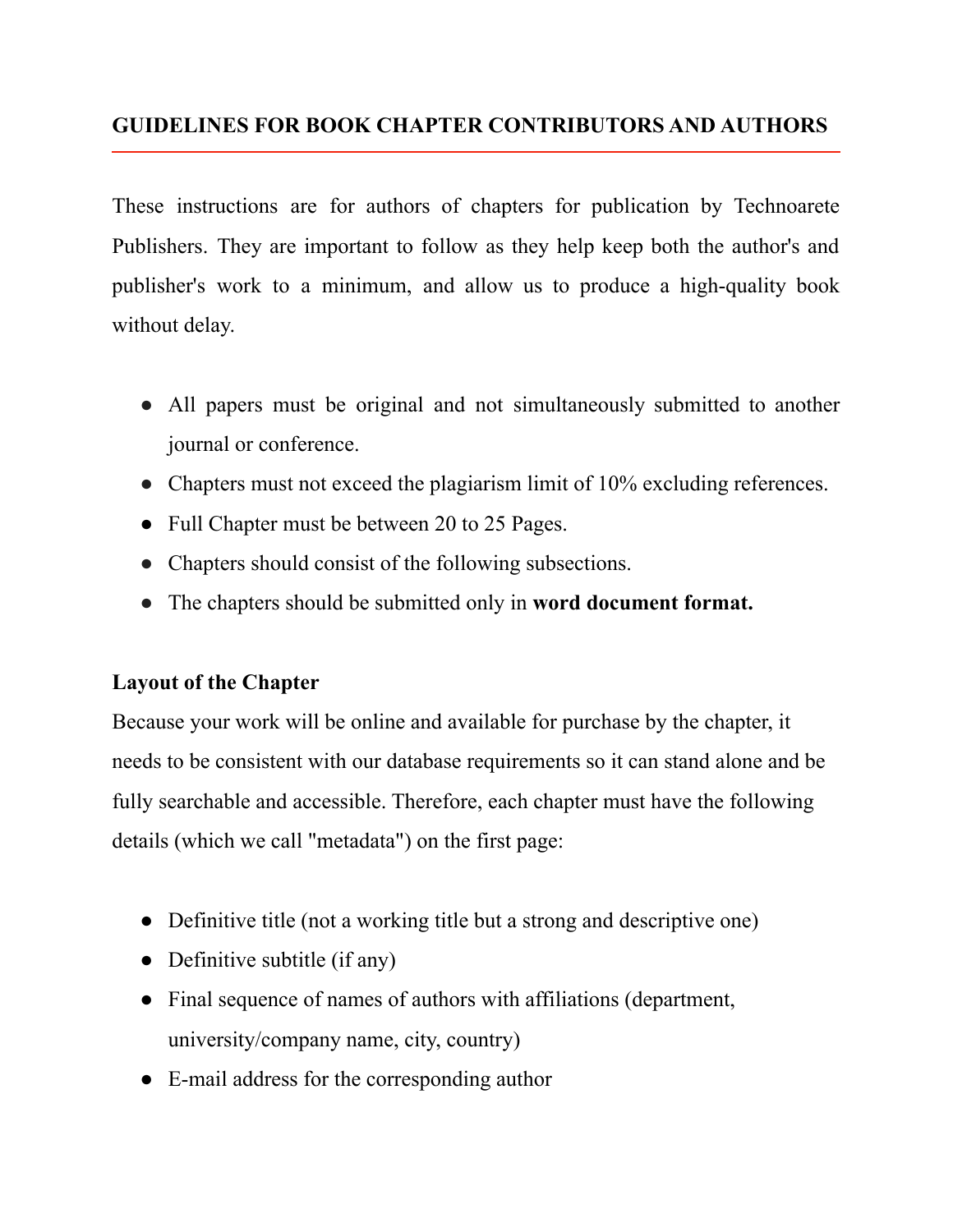- Full mailing address and phone number.
- An abstract of a maximum of 200 words which encapsulates the work (must not contains figures)
- Max 8 keywords/search terms that will aid users to find your work online
- Running head suggestion of no more than 45 characters (including spaces)

## **Title Page**

- Title of the manuscript;
- Title, Full names, affiliation and addresses of all authors including full postal address, and email addresses;
- Suggestions for a short running title of no more than 40 characters;
- Acknowledgements of financial or research assistance.

## **Abstract**

• Manuscript should contain abstract of up to 200 words in length. Please be sure that the abstract page does not contain any information that could identify the author(s). Please do not put reference citations in the abstract. Also, please take care to create a title and an abstract that are direct and 'reader-friendly'.

# **Keywords**

Authors should choose three to eight keywords related to the research topic.

# **Body of the Chapter**

The introduction should state clearly the objective of the paper as well as the motivation and context of the research. The literature review should be limited to the articles, books and other items that have a direct bearing on the topic being addressed. Theoretical papers may devote a full section to motivation and potential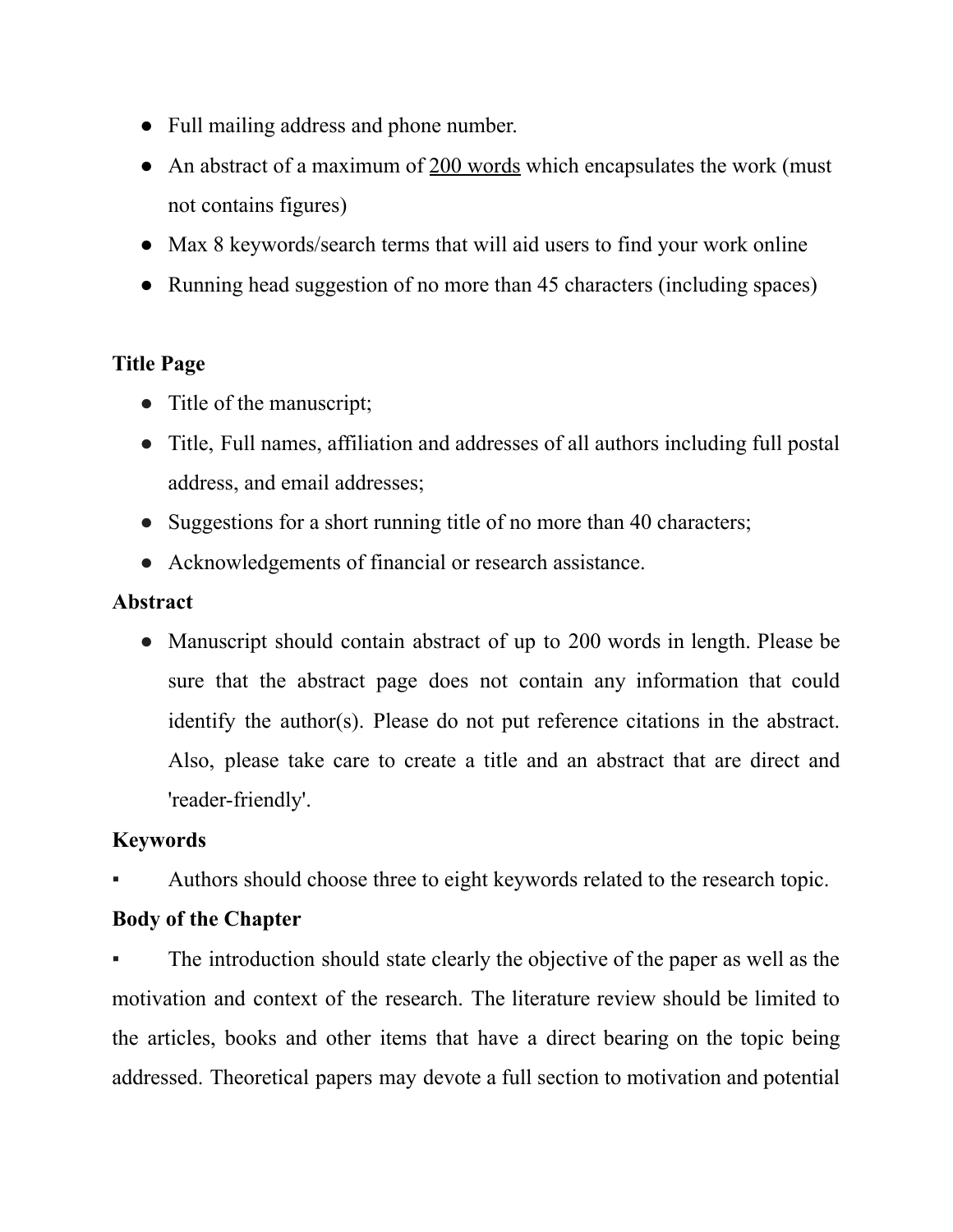usefulness of the proposed theoretical framework. The empirical section should provide appropriate citations to the statistical methodology used and a complete explanation only if the methodology is new.

Full details of the statistical analyses and results must be included in the paper itself. The conclusion should summarize key findings and state their importance to the field.

## **Presentation Style**

- Margins should be one inch (2.5cm) at the top, bottom, and sides of the page.
- Font type should be 11-point Times Roman throughout the document.
- Double-space all body text, including abstract, references, endnotes and appendices.
- Number all pages in your manuscript, starting with the Abstract Page.
- Use one space, not two spaces, between sentences.
- Manuscript text should be justified.
- Use three levels of headings. Main headings designate your major sections. Center main headings and use all capitals. Second-level headings should be flush with the left margin, and only the first letter of major words should be capitalized. Third-level headings should be indented and italicized; begin the first word with a capital, end the heading with a period, and then continue with your text. Do not use a fourth-level of headings.
- When citing a list of references in the text, put the list in alphabetical order and separate authors by semicolons; for example, "Several studies (Buckley & Casson, 1976; Dunning, 1993a, 1993b; Rugman & Verbeke, 2003) support this conclusion."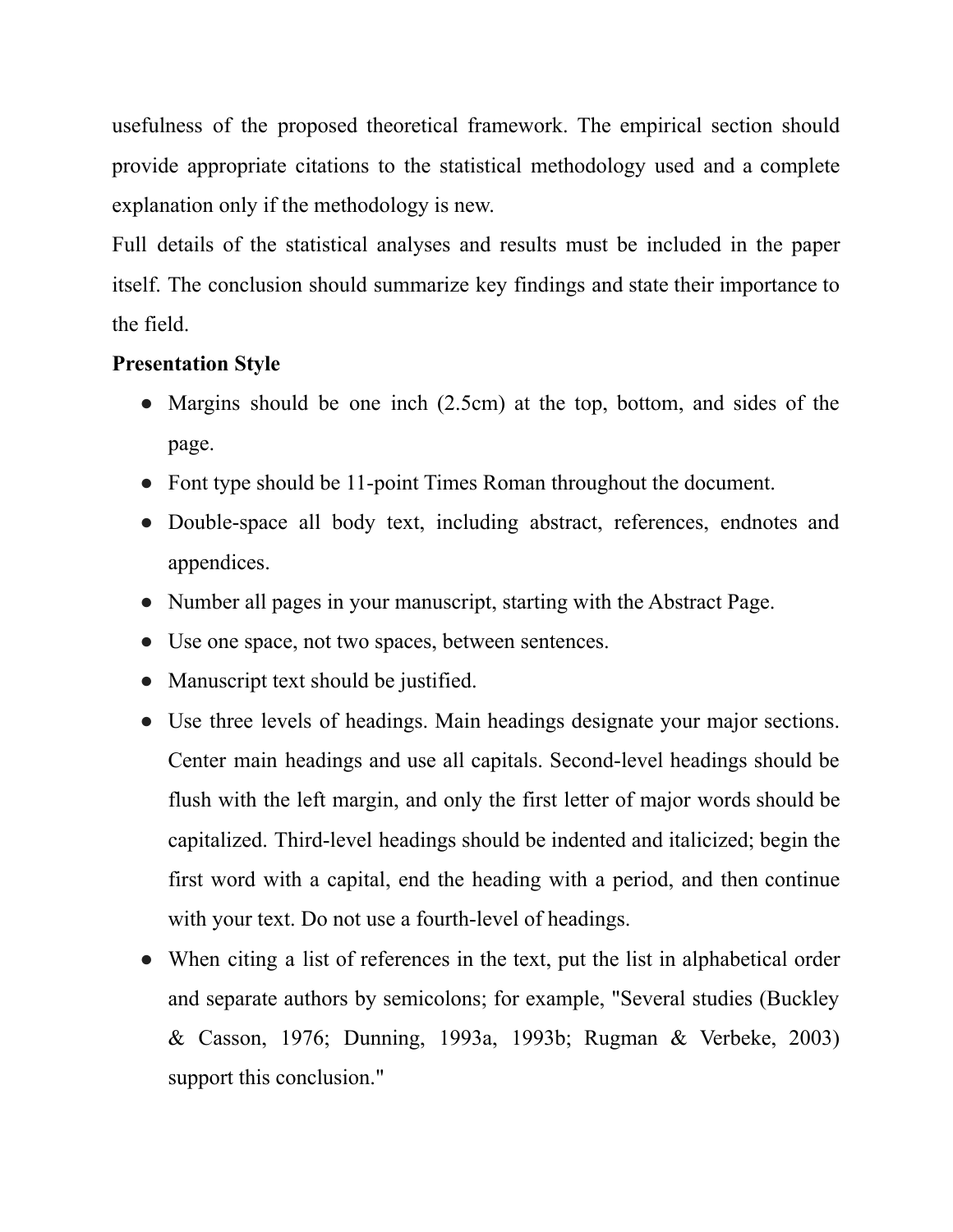- If a work has two authors, give both names every time you cite it; for example, Rugman and Verbeke (1998). For three through six authors, give all names the first time the work is cited and then use the first author's name and "et al." for all subsequent citations. For works with seven or more authors, use the first author's name and "et al." for all in-text citations, including the first citation.
- Use endnotes instead of footnotes. Please use these sparingly, and keep them short. Citations to the literature should be included in the text, not in the endnotes.
- To cite a direct quotation, give pages after the year, separated by a colon and a space. Example: "Boddewyn argues that for something to happen it must be not only 'favorable and possible but also wanted and triggered' (1988: 538)".
- Check that the sequence of any numbered elements (tables, figures, equations, etc.) is correct.
- Double check all mathematical entries in the manuscript before submission. Write out numbers below 10. Insert leading zeros before decimal points in text and tables (e.g., '0.3' rather than '.3').
- Place endnotes, references, figures, tables, and appendices at the end of your manuscript. Each component should begin on a new page.

#### **Readability**

• Use ordinary words for variable names, not code names or abbreviations, unless the terms are well known to international business scholars (such as MNE and FDI). Use the same name for a variable throughout your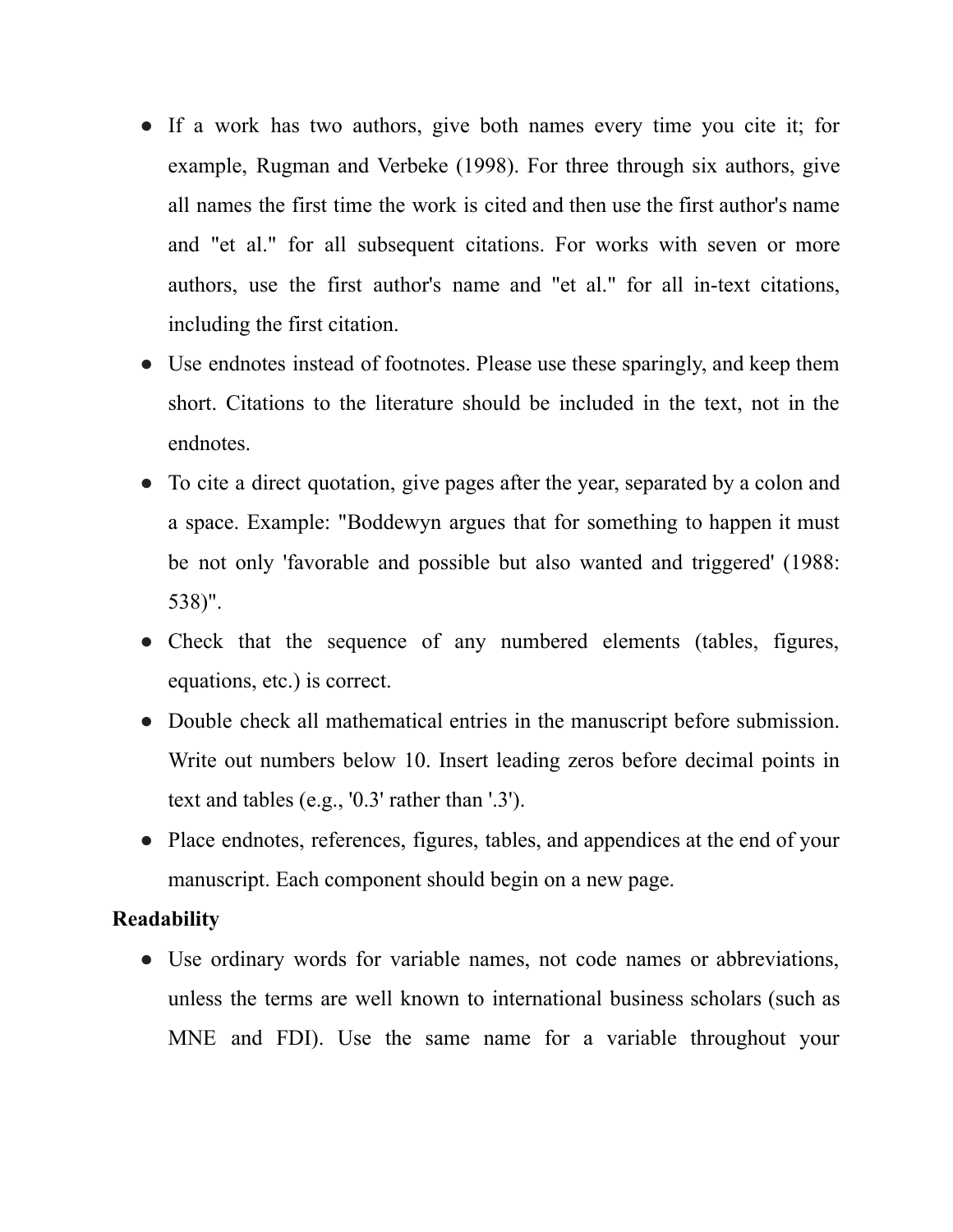manuscript. Do not italicize variable names (except for single-character variables, e.g. x, F, etc.).

- Long but necessary methodological details, such as explanations of the calculation of measures, should be placed in a separate appendix at the end of the manuscript.
- Check and correct spelling and punctuation before submitting your manuscript. Be consistent in your capitalization, spelling, hyphenation and formatting throughout the manuscript. Avoid common usage errors such as "it's" and "its", "affect" and "effect", and "that" and "which". Singular (plural) nouns require singular (plural) pronouns and verbs. "Data" is a plural noun; "none" is singular. "Who" should be used for people; "that" and "which" for organizations. Avoid using "impact" as a verb. Use semicolons to help define long lists that include both groups and subgroups. If a clause is inserted in a sentence use paired commas to set off the clause.

#### **Chapter Numbering and Subheadings**

• Sections within each chapter are double numbered to the second level (e.g., 7.1.1), preceded by the chapter number (in this case, Ch. 7). Unless the organization of the book or chapter requires more detailed numbering, further subordinate section headings can be set off using bold or italic bold font. Your volume editor will advise you of your chapter number so please insert the chapter numbering. This applies to all figures, tables, equations, and in-text citations.

#### **Equations**

● Please do not save and submit any equations in "images" format because we cannot edit them. If you cannot write them originally in Word, then use the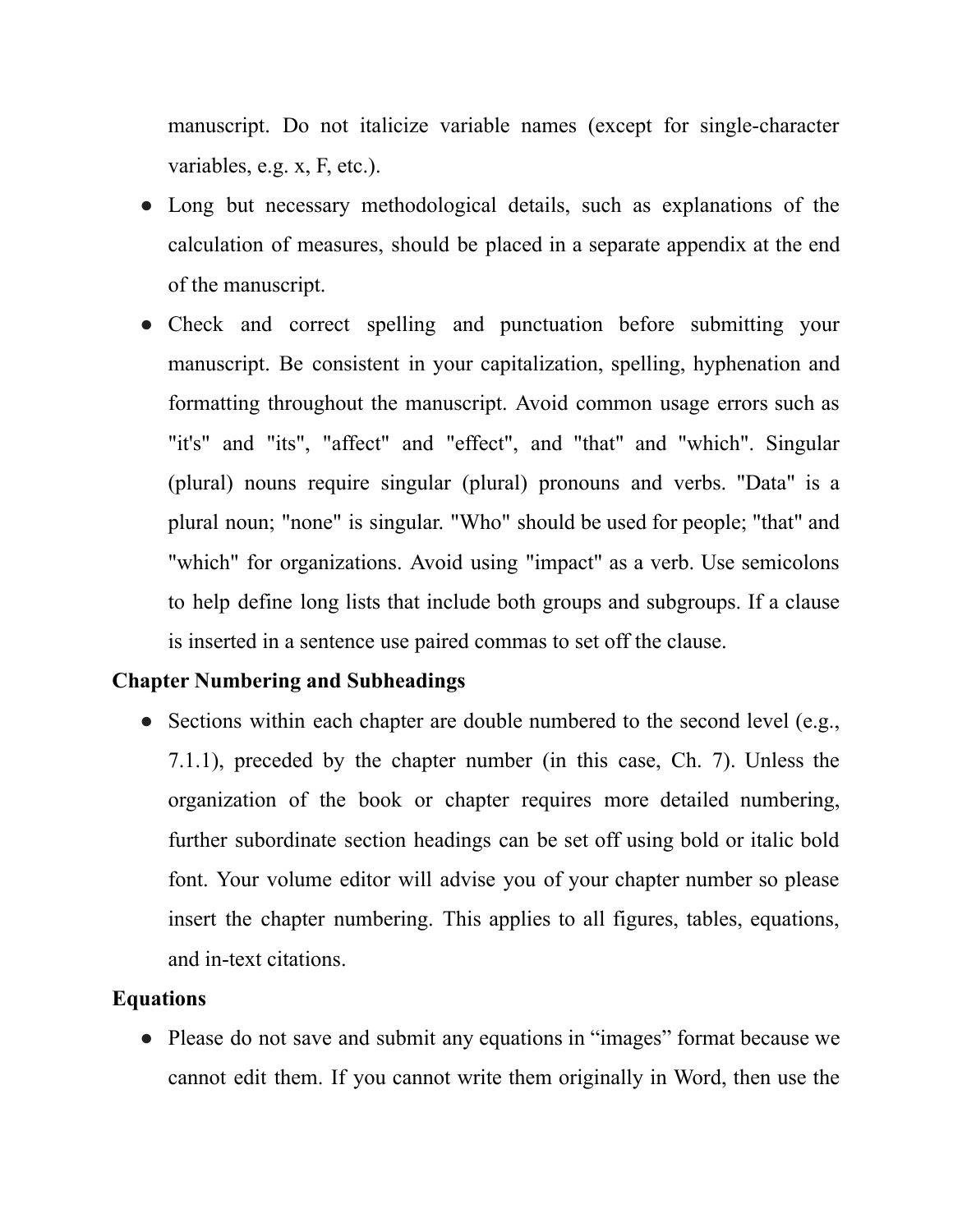tool which can be located at **[https://support.office.com/en-us/article/Write-insert-or-change-an-eq](https://support.office.com/en-us/article/Write-insert-or-change-an-equation-in-Word-2007-f4789808-f958-4baa-9e90-09227c88c5da) [uation-in-Word-2007-f4789808-f958-4baa-9e90-09227c88c5da](https://support.office.com/en-us/article/Write-insert-or-change-an-equation-in-Word-2007-f4789808-f958-4baa-9e90-09227c88c5da)**. This tool is very easy to use and will solve all the problems. Displayed equations are double numbered by chapter, in parentheses. Variables are italicized in the equations and in the text.

#### **References**

● Authors should make certain that the reference for each citation in the text is complete, and that the cited dates and the spellings of the authors' names in the text and references are in agreement. Include full page range for all journal references and book chapters. Include both the volume and issue (number [if applicable], season, month, or date) for journal/periodical references.

The following are examples of proper form:

#### **Journal/periodical articles**

Cosset, J., & Suret, J. 1995. Political risk and benefits of international portfolio diversification. *Journal of International Business Studies*, 26(2): 301-318.

*Financial Times*. 1996. Survey - Czech Republic: Message from the people. December 6: 3.

#### **Books**

Donahoe, J. D. 1989. *The privatization decision*. New York: Basic Books.

#### **Papers**

Harley, N. H. 1981. Radon risk models. In A. R. Knight & B. Harrad (Eds), *Indoor air and human health*, Proceedings of the Seventh Life Sciences Symposium, 29-31 October 1981, Knoxville, USA: 69-78. Amsterdam: Elsevier.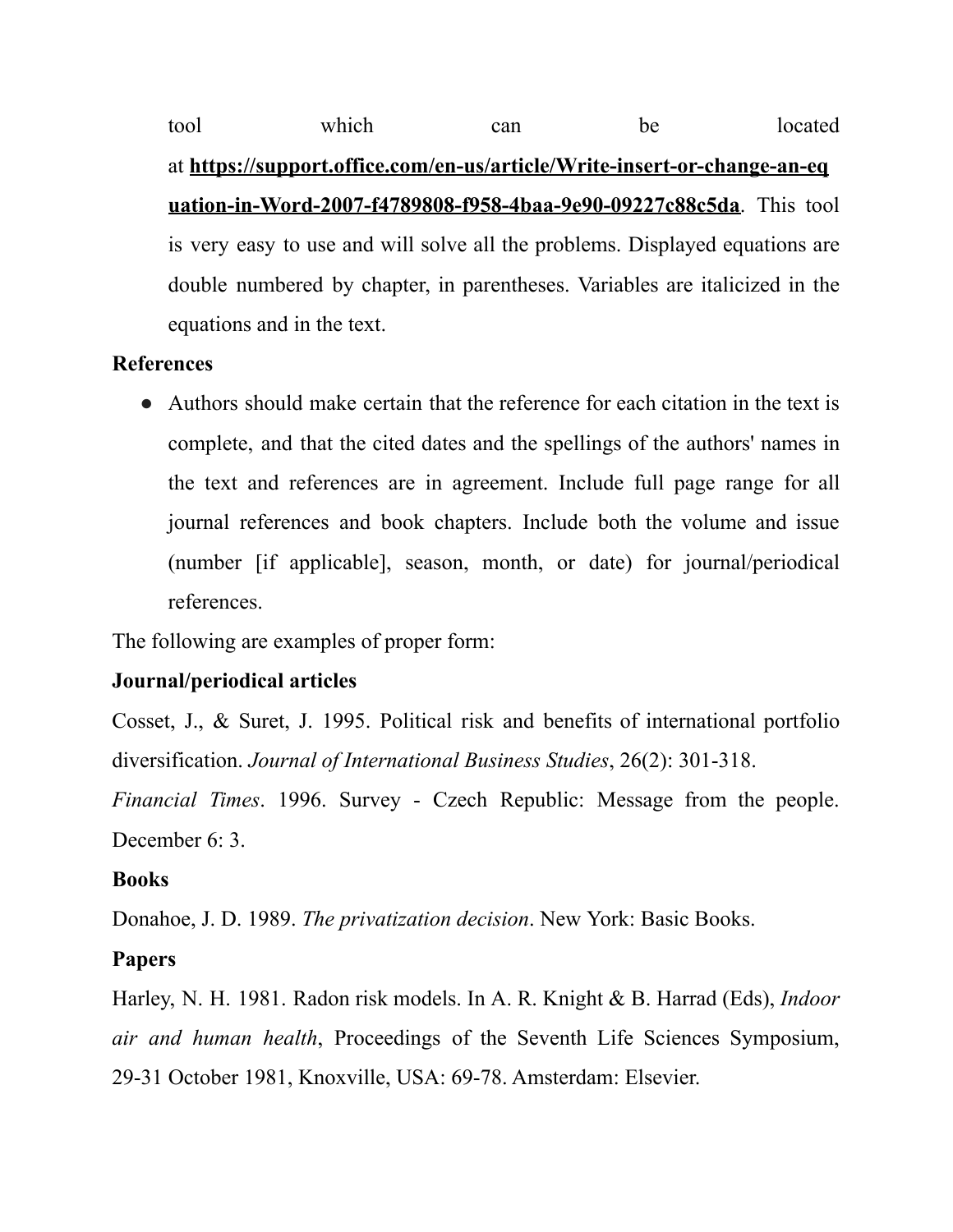## **Chapters in edited books**

Caves, R. E., & Mehra, S. K. 1986. Entry of foreign multinationals into the US manufacturing industries. In M. E. Porter (Ed.), *Competition and global industries*: 449-481. Boston, MA: Harvard Business School Press.

## **Dissertations**

Salk, J. E. 1992. *Shared management joint ventures: Their developmental patterns, challenges and possibilities*. Unpublished PhD Dissertation, Sloan School of Management, Massachusetts Institute of Technology, Cambridge, MA.

## **Online documents**

The Investment Company Institute. 2004. Worldwide mutual fund assets and flows, third quarter 2003. http://www.ici.org. Accessed 4 February 2004.

## **Online journal articles / advance online publication articles**

Hutzschenreuter, T., & Voll, J. C. 2007. Performance effects of "added cultural distance" in the path of international expansion: The case of German multinational enterprises. *Journal of International Business Studies*, advance online publication August 30. doi:10.1057/palgrave.jibs.8400312.

## **Web Citation**

Mitsui Chemicals, Ape1™ cyclo olefin copolymer

# (COC), **[http://www.mitsuichemicaIs.com/apel.htm](http://www.mitsuichemicais.com/apel.htm)**, 2008.

## **Patent**

W.AAnderson and G.N. Meckling, Polymeric bicyclo-(2,2,1)-2-heptene, US Patent 2721189, assigned to DuPont, 1955.

# **Figures and Tables**

**Permission to use figures**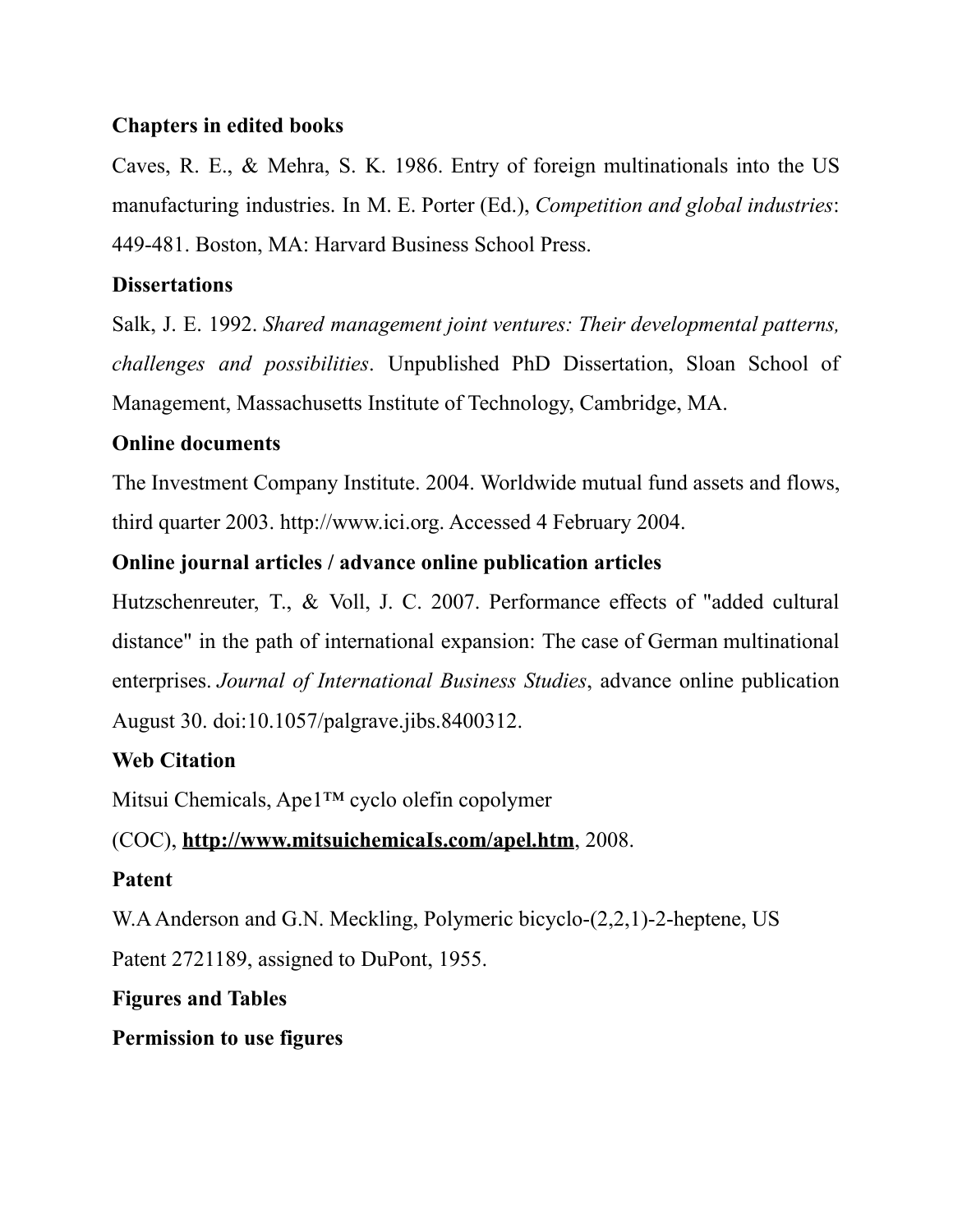● It is critically important to ask for permission to reuse figures from the copyright holder when you are writing the chapter. Do not wait until you have submitted the manuscript to the editor or the publisher. If payment is required it is your responsibility to process that. Alternatively, you can seek a replacement figure. The permission citation should form part of the figure caption.

#### **Fonts**

• When creating your own graphics, use one font consistently for their labels throughout your manuscript, and use one consistent arrowhead size. Keep in mind that large figures will be downsized by our typesetter.

#### **Figure Resolution**

● At all times, figure resolution needs to be 600 dpi *at the size it will be used*. (Keep in mind that large figures will need to be downsized by our typesetter.) The exceptions are line art, which should be 800 dpi *at the size it will be used*, and grey scale charts and photos, which should be 400 dpi at the size they will be used. Figures downloaded from the Internet are generally not of good quality.

## **Proofs of your chapter**

Proofs of your book or chapter will be sent to you for correction either by the publisher or the typesetters who will be providing project management. For authors, you will have 10 days to annotate the PDF and provide the chapter subject index (instructions will be given at the time).